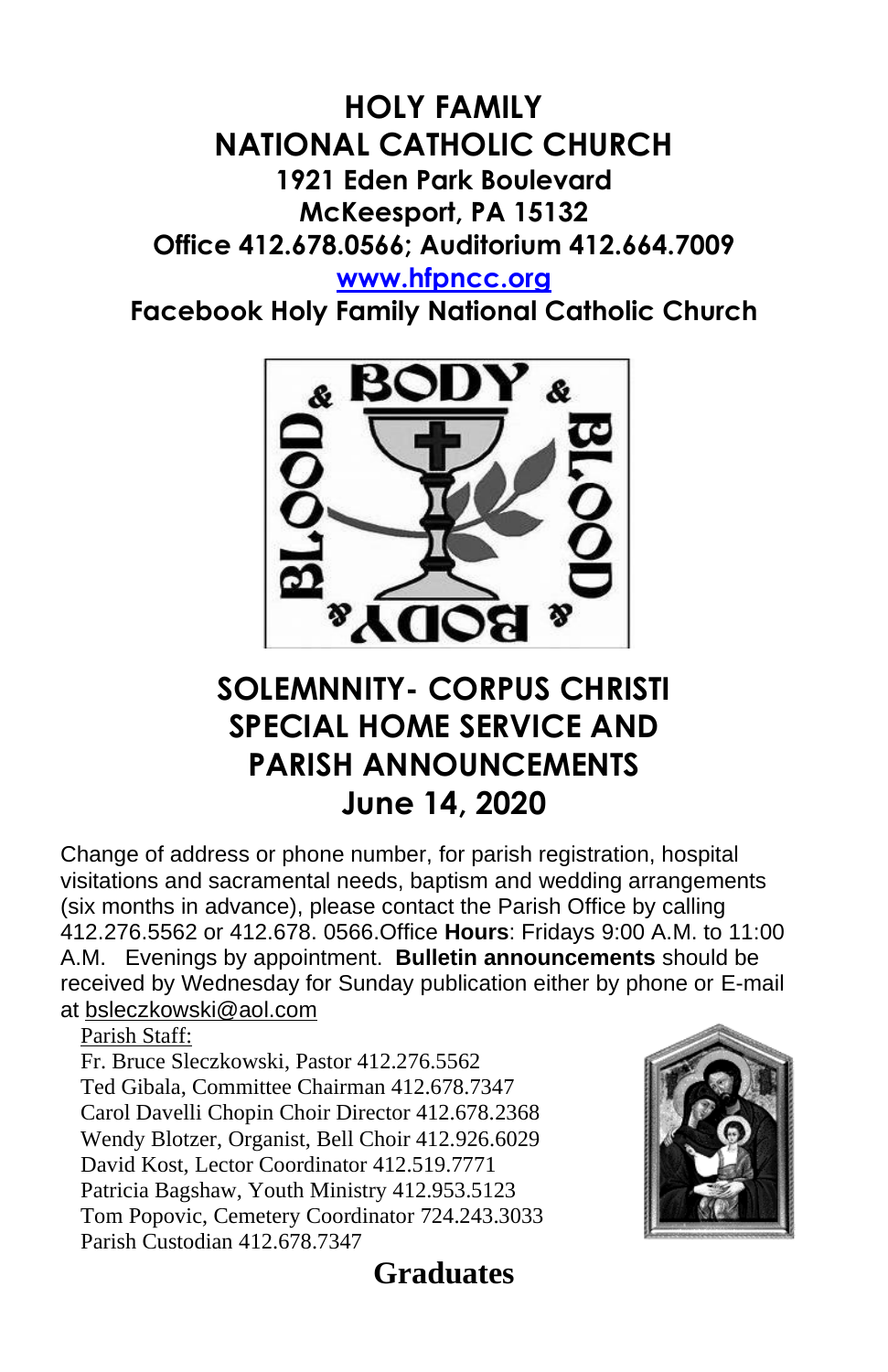Holy Family would like to recognize you, our 2020 Graduates. Please send bios and awards received to Fr. Bruce by his email [bsleczkowski@aol.com.](mailto:bsleczkowski@aol.com) Presentations will be announced via the bulletin.

**This Week**

**Sunday, June 14, 2020 Corpus Christi Holy Mass 9:00 A.M. +Viola Stadnick** Int. Sleczkowski Family; **+Mary Strychalski** Int. Joseph & Rebecca Lawrence

# **Thursday, June 18, 2020**

Parish Council Meeting 7:00 P.M.

## **Sunday, June 21, 2020 12 Sunday Ordinary Time Father's Day**

### **Deacon Service** 9:00 A.M.

Deacon David Nichol will be presiding while Fr. And Marian will be away attending a family funeral. Father can be contacted by calling 412.494.8276.

These are the recommendations from the Prime Bishop and the Bishops of the church. The Church doors will be open for all the celebrations, but it is recommended to stay home or keep a social distance if attending the liturgy.

### **A Reminder:**

Although we are in the Green Zone, you should not be congregating in the narthex before and after Mass, and face masks are still required to be worn during Mass as well as social distancing in pew seating and receiving communion. The pandemic is still not over and by practicing these precautions, it will ease concerns for parishioners who would like to begin attending Mass if we all cooperate keeping to the recommendations. Soon we will be worshipping on a regular basis. We will continue keeping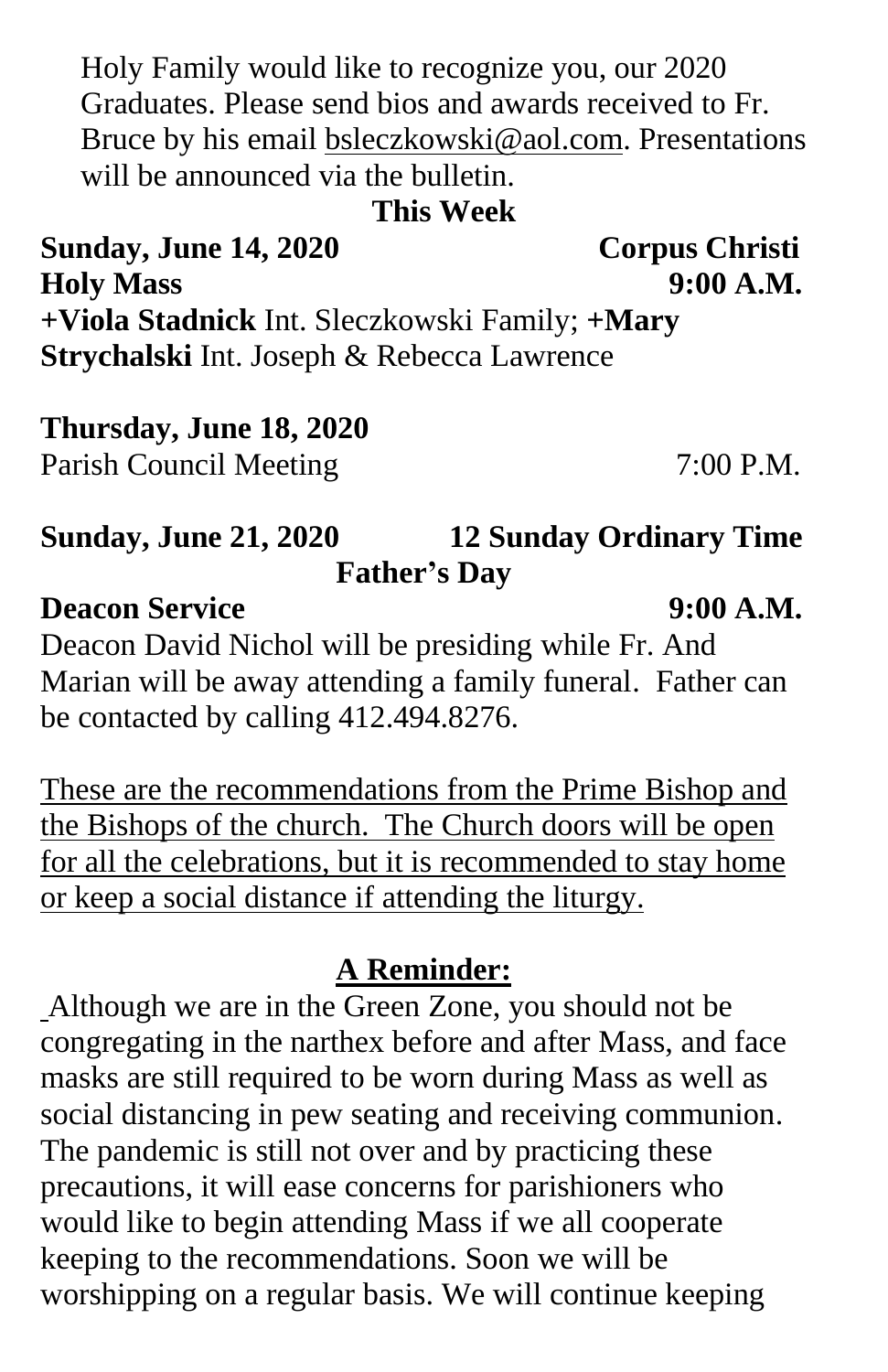the worship center safe by sanitizing the Church before each service. Always check the Website or Facebook for any new recommendations.

 *Psalm 91:1-4- For Personal Anxiety In This Time "Those who live in the shelter of the Most High will find rest in the shadow of the Almighty. This I declare about the Lord: He alone is my refuge, my place of safety; he is my God, and I trust him. For he will rescue you from every trap and protect you from deadly disease. He will cover you with his feathers. He will shelter you with his wings. His faithful promises are your armor and protection."*

### **June is Sacred Vocations Month-Pray for the increase of Sacred Vocations in our Church**

Lord Jesus Christ, You have told us that there is plenty of harvest in Your Fathers garden, but the laborers are few. We pray for vocations in our PNC Church. Help our parents to mentor their sons to realize the call to Sacred Vocations.

Help our priests and deacons so that they may also be perfect role models to the young ones and mentor them to pray and take up the sacred vocation of serving the church of Christ.

Lord, make us Your laborer's in Your farm and give the strength to work for You. Help us do our part and we will get our wages on the last day. Amen

| Ε           | v | E       | И       | $\mathsf{v}$ | А       | Ε | н | s | Е | <b>BREAD</b><br><b>HEAVEN</b><br>LIVE            |
|-------------|---|---------|---------|--------------|---------|---|---|---|---|--------------------------------------------------|
| L           | 1 | v       | E       | И            | D       | А | E | R | в | <b>EVER</b><br><b>FLESH</b><br><b>DRINK</b>      |
|             |   |         |         |              |         |   |   |   |   | <b>BLOOD</b><br><b>ETERNAL</b><br><b>FATHER</b>  |
| А           | E | D       | Y       | А            | Е       | И | Y | o | Ε | <b>ANCESTORS</b><br><b>DEAD</b><br><b>ANYONE</b> |
| N           | D | $\circ$ | $\circ$ | R            | Ε       | v | E | т | н |                                                  |
| $\mathbf R$ | N | $\circ$ | s       | E            | D       | F | А | s |   |                                                  |
| Ε           | F | ι       | E       | н            | $\circ$ | R | E | Е | А |                                                  |
| T           | А | в       | D       | т            | Е       | L |   | c | н |                                                  |
| E           | v | R       | Е       | A            | F       | A | в | N |   |                                                  |
| L           | S | E       | L       | F            | E       | Е | v | А | к |                                                  |
| А           | И | R       | E       |              | E       | D | А | Е |   |                                                  |

### **Corpus Christi Word Search**

### **Honor Your Father on Father's Day**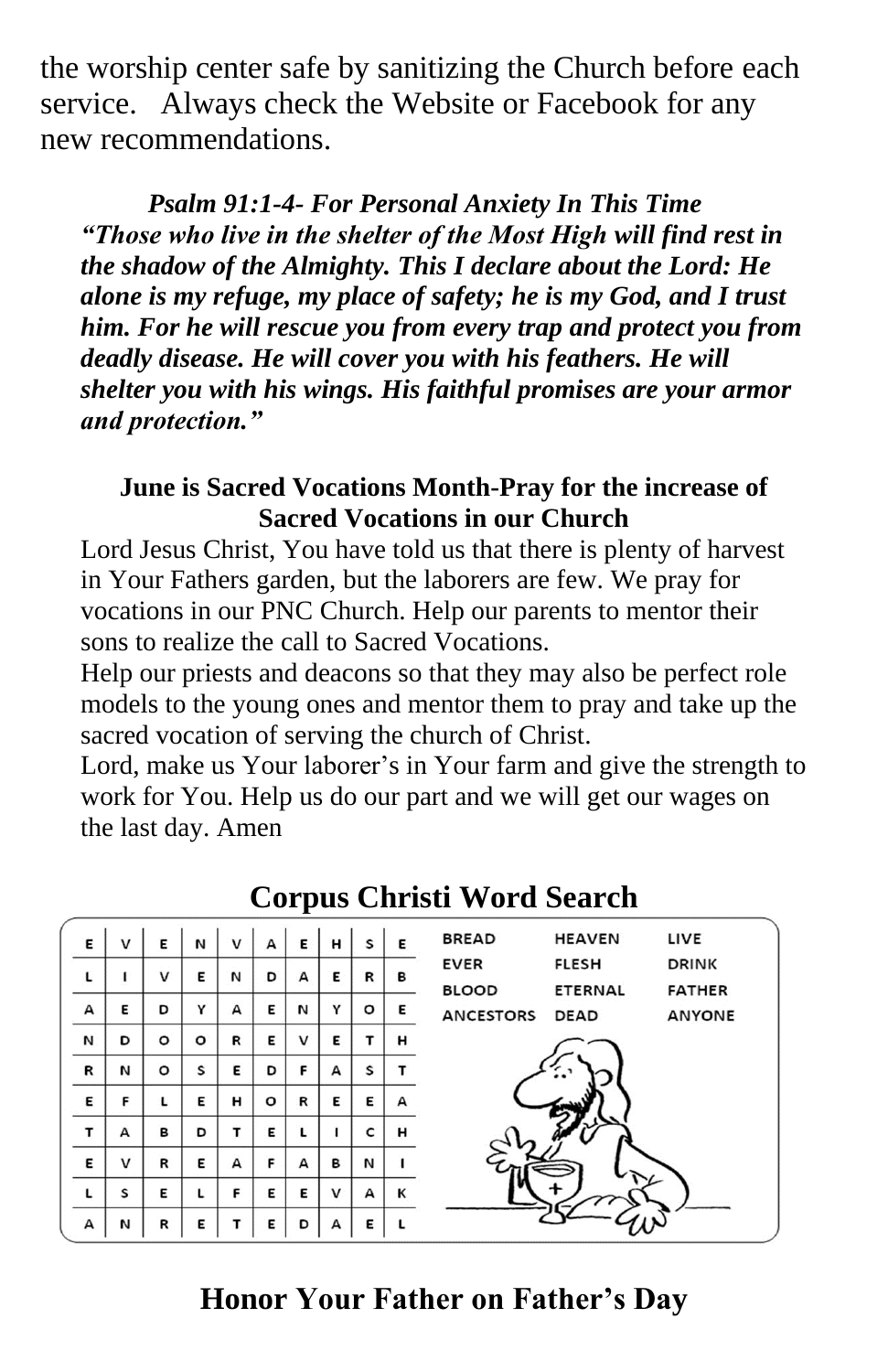On Father's Day we will pray for and honor all of our fathers, both lay and clergy, past and present, to express our gratitude, remembrance and love for all they have done for our families and for our Church. For the continued support of our Clergy Pension Fund, and to acknowledge ALL FATHERS, we will publish, beginning in the June issue of God's Field – Rola Boża your name and the name of the father you wish to acknowledge or remember. For each acknowledgement or remembrance, we are requesting a minimum donation of \$25.00, payable to the Clergy Pension Fund PNCC. This effort will have a twofold effect for us, by acknowledging or remembering our fathers, lay or clergy, for all they have done for us and also to bolster our Clergy Pension Fund in order to show our continued support for our Clergy, our Church fathers, who make so many sacrifices each day in the service of God and to us and our Church.

All donations received go to support the Clergy Pension Fund of the Polish National Catholic Church. Please complete the form and submit it with your minimum donation of \$25.00 per name, to:

Clergy Pension Fund National Church Center 1006 Pittston Avenue Scranton, PA 18505

Please make the checks payable to: "Clergy Pension Fund P.N.C.C."

| Honored                  | Remembered  |        |
|--------------------------|-------------|--------|
| Name                     |             |        |
| Father                   | Grandfather | Priest |
| Honored or Remembered by |             |        |

\_\_\_\_\_\_\_\_\_\_\_\_\_\_\_\_\_\_\_\_\_\_\_\_\_\_\_\_\_\_\_\_\_\_\_\_\_\_\_\_\_\_\_\_\_\_\_\_\_\_\_\_\_\_\_\_\_\_\_\_\_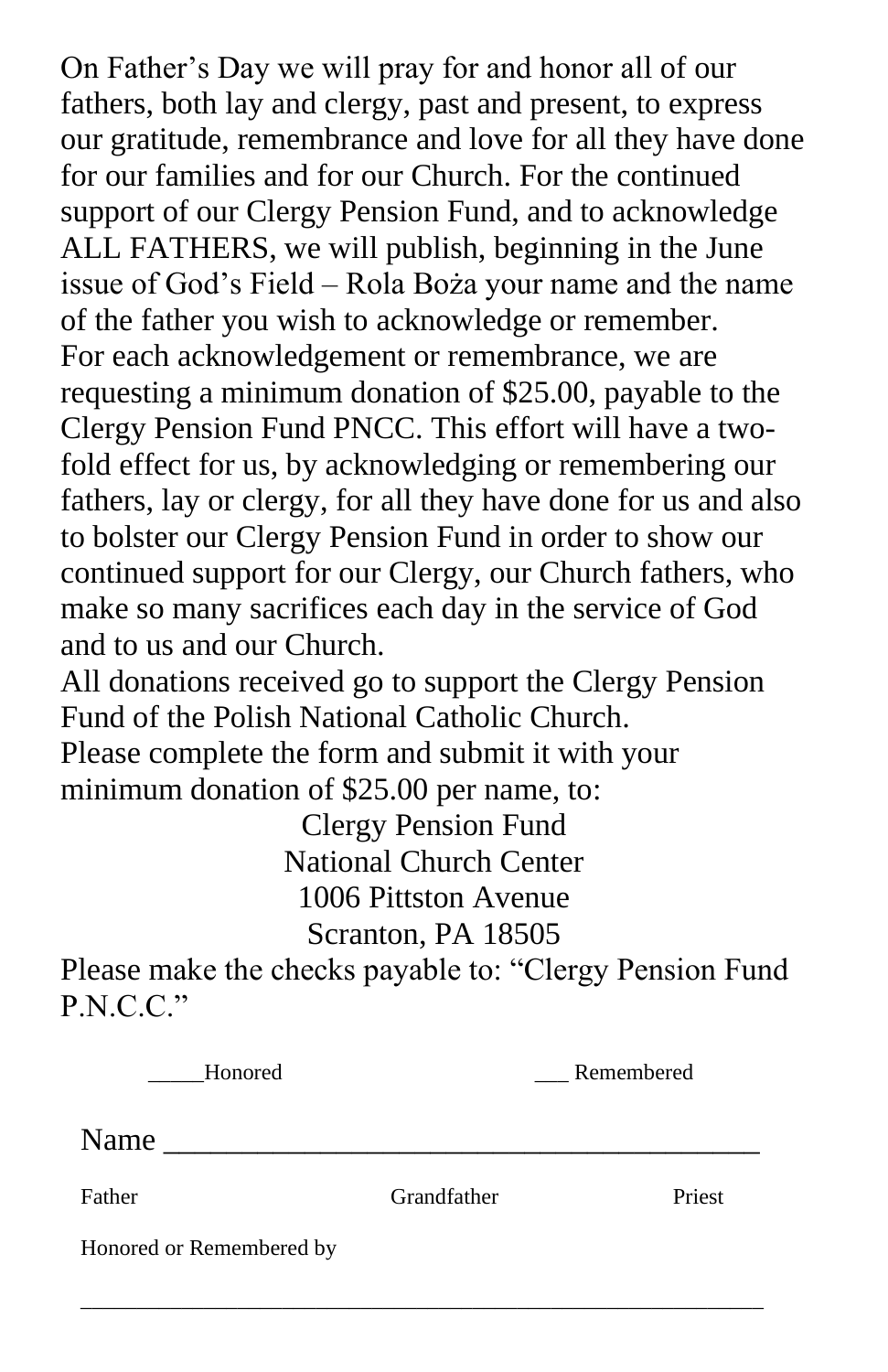| Address |  |
|---------|--|
|         |  |

Telephone Number



### **Scriptures for Reflection**

Mark 3:13-19; Luke 9:28-36; Matthew 20:20-28

Questions for Reflection:

Jesus taught the "Sons of Thunder" that true honor and greatness come from putting the needs of others before your own and becoming a servant. Do you sometimes do things so that others will see you doing them instead of doing them out of love? How